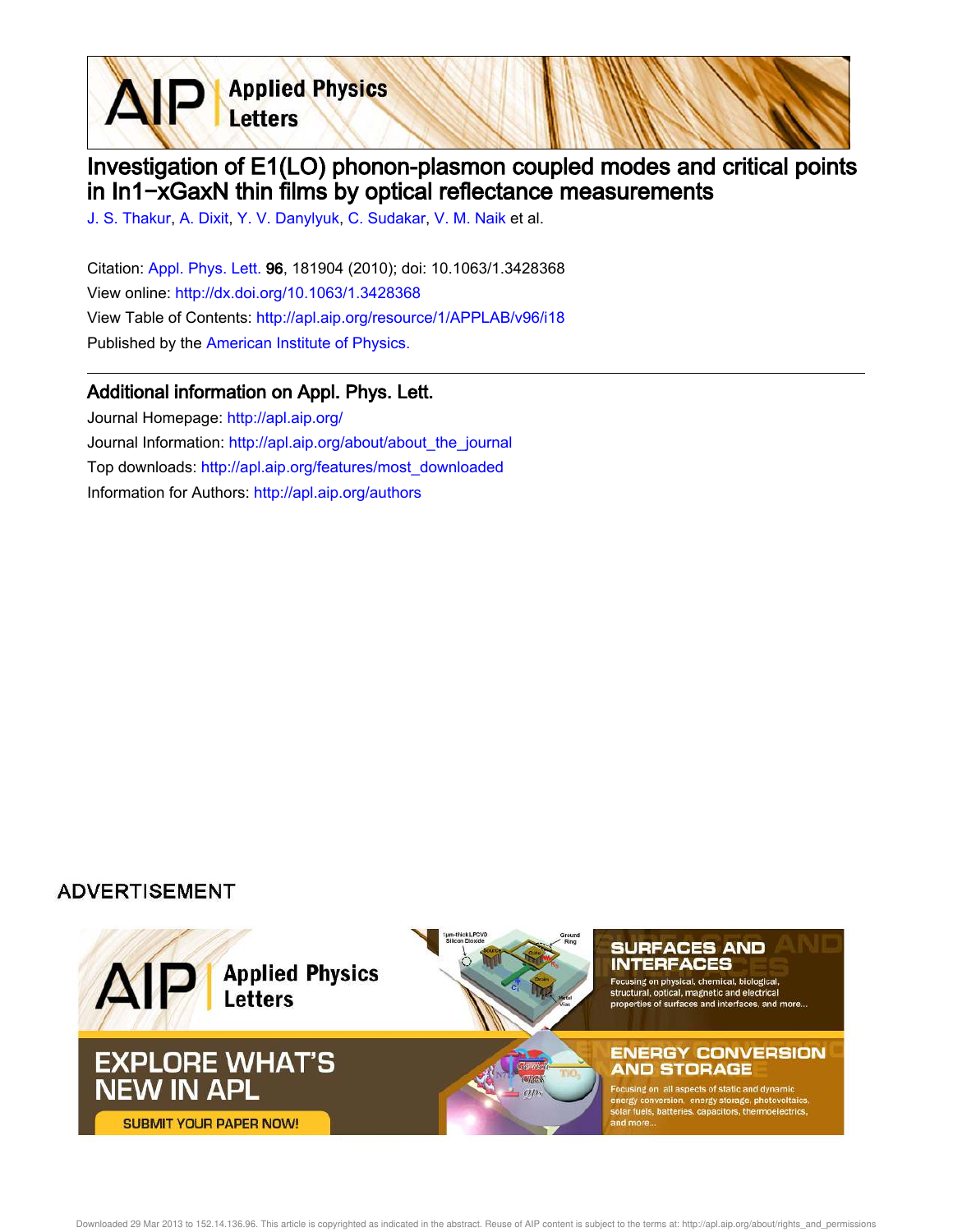## Investigation of E<sub>1</sub>(LO) phonon-plasmon coupled modes and critical points **in In1−xGaxN thin films by optical reflectance measurements**

J. S. Thakur,<sup>1,a)</sup> A. Dixit,<sup>1</sup> Y. V. Danylyuk,<sup>2</sup> C. Sudakar,<sup>1</sup> V. M. Naik,<sup>3</sup> W. J. Schaff,<sup>4</sup> and R. Naik

<sup>1</sup>*Department of Physics and Astronomy, Wayne State University, Detroit, Michigan 48202, USA* <sup>2</sup>*Department of Electrical and Computer Engineering, Wayne State University, Detroit,*

*Michigan 48202, USA*

<sup>3</sup>*Department of Natural Sciences, University of Michigan–Dearborn, Dearborn, Michigan 48128, USA*

<sup>4</sup>*Department of Electrical and Computer Engineering, Cornell University, Ithaca, New York 14583, USA*

(Received 8 February 2010; accepted 15 April 2010; published online 6 May 2010)

Low energy optical modes of molecular beam epitaxy-grown  $In<sub>1-x</sub>Ga<sub>x</sub>N$  thin films with  $0 \le x \le 0.6$  are investigated using infrared reflectance measurements. We found that the reflectance of the films for wave vectors in the range from 600 to 800 cm−1 is determined by the high energy  $E_1(LO)$ -plasmon coupled modes. In the higher energy regime of the UV-visible reflectance spectrum of InN, critical points with energies 4.75, 5.36, and 6.12 eV belonging to A and B structures are observed. The energies of these critical points increase with increasing values of *x*, similar to the band gap energy of these films.  $\odot$  2010 American Institute of Physics. [doi:10.1063/1.3428368]

Indium nitride (InN) and gallium nitride (GaN) are important electronic materials among various III-nitride semiconductors with numerous applications in the areas of lasers, photovoltaic devices, infrared (IR), visible, and ultraviolet (UV) detectors, etc.<sup>1</sup> However, the band gap energy of InN thin film materials<sup>2–6</sup> is still controversial.  $In_{1-x}Ga_xN$  materials offer a possibility of tuning band gap from near-IR (NIR) to UV regimes. Given the numerous applications of  $In<sub>1−*x*</sub>Ga<sub>*x*</sub>N$  semiconductors in optical devices, it is important to investigate the phonon spectra of these materials in the IR region. In particular, the longitudinal optical (LO) components of  $E_1$  and  $A_1$  phonons play a dominant role in the electron scattering processes and can also couple with the plasmon oscillations creating plasmon-phonon coupled modes.<sup>7,8</sup> Coupling of  $A_1(LO)$  phonon with plasmon has been extensively studied for InN films using Raman spectroscopy.<sup>7,9</sup>

In<sub>1−*x*</sub>Ga<sub>*x*</sub>N thin films were prepared by molecular beam epitaxy technique at Cornell University.<sup>4,5</sup> Thin buffer layers of AlN and GaN with thickness  $\sim$  10 and 220 nm were grown to reduce the lattice mismatch between In1−*<sup>x</sup>*Ga*x*N thin films and c-sapphire substrate. The interference fringe width from UV-vis-NIR reflection spectrum was used to estimate the thickness of these thin films which varied from 0.4 to 0.6  $\mu$ m. The room temperature carrier concentration,  $N_e$ ,

Hall mobility, and band gap energy determined from optical transmittance and reflectance spectra) are listed in Table I.

Figure 1 shows the IR reflectance spectra of In1−*<sup>x</sup>*Ga*x*N thin films and sapphire substrate measured using normal incidence configuration. Due to small thickness of the  $In<sub>1−x</sub>Ga<sub>x</sub>N$  layer in the films, a significant fraction of the light reaches the sapphire surface and reflects back. The overall profile of the reflectance spectra for wave vectors less than 600 cm−1 and dips at 390 and 630 cm−1 can be easily associated with the reflectance from sapphire IR-phonons. The bottom panel in Fig. 1 shows the IR reflectance for InN film. Most of the spectral features observed in the  $In<sub>0.85</sub>Ga<sub>0.15</sub>N$ film are the same as that of the InN film. However, for larger  $x$  some noticeable changes occur in the spectra (see  $In_{0.70}Ga_{0.30}N$  and  $In_{0.46}Ga_{0.54}N$ ). For example, the position of the dip observed in InN film at 445 cm−1 associated with  $E_1(TO)$  mode increases with increasing *x* and so is its broadening indicating an increase in the disorder of the In1−*<sup>x</sup>*Ga*x*N films. The calculated values of plasmon frequency,  $\omega_p$  $=\sqrt{4\pi N_e e^2/(\epsilon_\infty m_e^*)}$ ,  $(m_e^*$  is electron's effective mass and  $\epsilon_\infty$  is dielectric constant) are very close to the  $E_1(LO)$ -phonon frequency,  $\omega_{LO}$ , (see Table I), and hence one expects a strong influence of the plasmon-phonon coupling. We have calculated the reflectance of the  $In<sub>1-x</sub>Ga<sub>x</sub>N$  layer using a dielectric function,

TABLE I. Electronic and optical properties of  $\text{In}_{1-x}\text{Ga}_x\text{N}$  thin films for different values of *x*.

|                       | $N_e$                | $\mu$                     | $E_{\rm g}$ | $\omega_{\text{LO}}$ | $\omega_P$  | $\omega_{\perp}$ | $\omega$    |
|-----------------------|----------------------|---------------------------|-------------|----------------------|-------------|------------------|-------------|
| Sample                | $(cm^{-3})$          | $\text{cm}^2/\text{V}$ s) | (eV)        | $(cm^{-1})$          | $(cm^{-1})$ | $\rm (cm^{-1})$  | $(cm^{-1})$ |
| InN                   | $1.3 \times 10^{18}$ | 900                       | 0.77        | 600                  | 562         | 737              | 366         |
| $In_{0.85}Ga_{0.15}N$ | $1.4 \times 10^{18}$ | 700                       | 0.96        | 621                  | 586         | 767              | 374         |
| $In_{0.70}Ga_{0.30}N$ | $2.3 \times 10^{18}$ | 140                       | 1.27        | 642                  | 716         | 869              | 412         |
| $In_{0.46}Ga_{0.54}N$ | $1.1 \times 10^{18}$ | 20                        | 1.85        | 654                  | 522         | 781              | 344         |

a) Author to whom correspondence should be addressed. Electronic mail: jagdish@wayne.edu.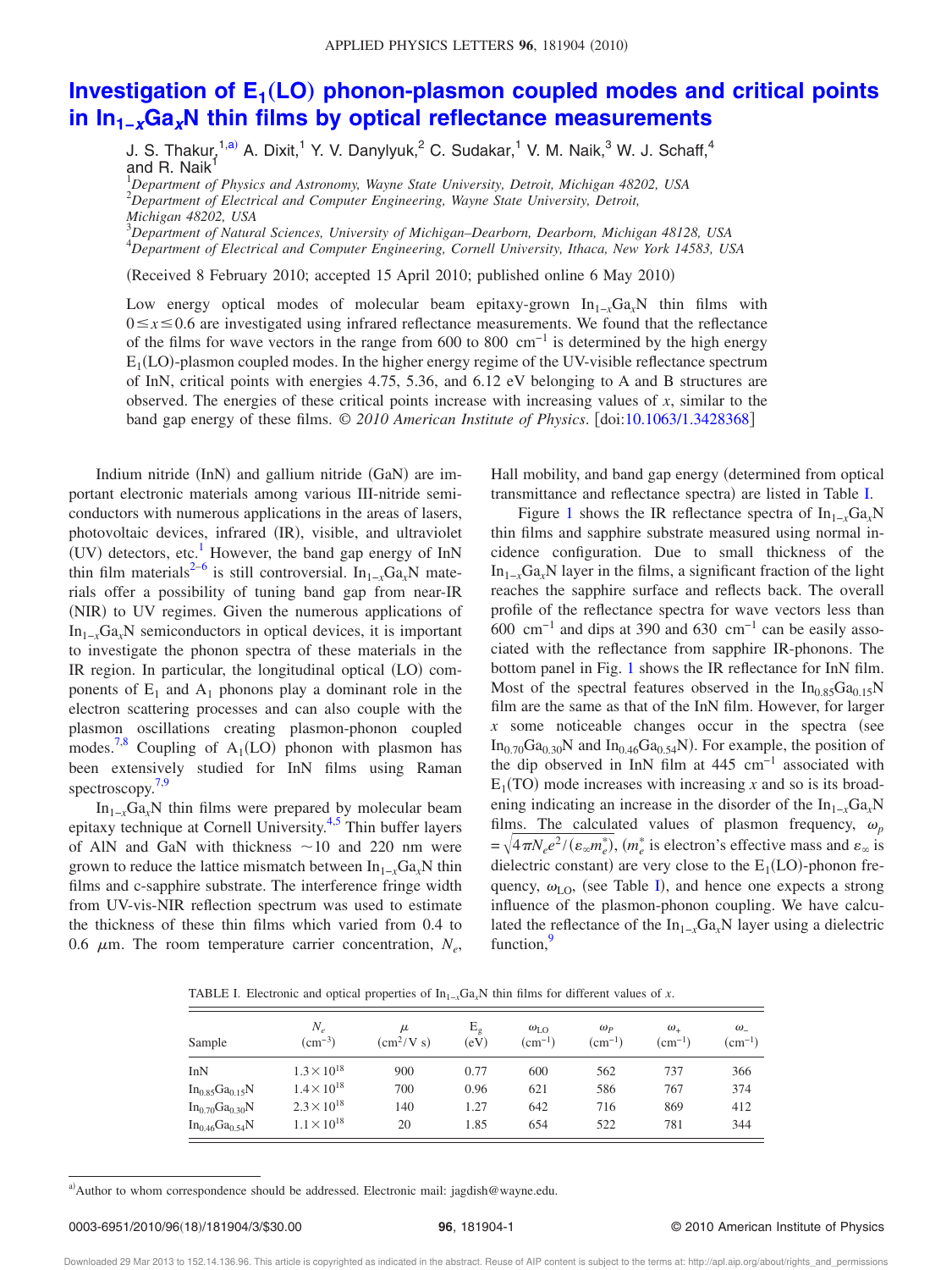

FIG. 1. (Color online) IR reflectance spectra of  $\text{In}_{1-x}\text{Ga}_x\text{N}$  ( $x=0$ , 0.15, 0.30, and 0.54) thin films under normal incidence. The dashed curves show the theoretical reflectance.

$$
\varepsilon(\omega) = \varepsilon_{\infty} \frac{(\omega^2 - \omega_+^2 + i\gamma_+ \omega)(\omega^2 - \omega_-^2 + i\gamma_- \omega)}{(\omega^2 + i\gamma_+ \omega)(\omega^2 - \omega_{\text{TO}}^2 + i\gamma_{\text{TO}} \omega)}.
$$
 (1)

Here,  $\omega_i / \gamma_i$  (*i*=+, -, TO, and *P*) represents energy/ broadening constant for the coupled modes,  $E_1(TO)$  phonon, and plasmon, respectively. The energies of the lower  $(\omega)$ and higher  $(\omega_+)$  coupled modes can be calculated from  $\omega_{\pm}$  $=\sqrt{0.5}[\omega_p^2 + \omega_{\text{LO}}^2 \pm \sqrt{(\omega_p^2 + \omega_{\text{LO}}^2)^2 - 4\omega_p^2 \omega_{\text{TO}}^2}]^{1/2}$ . The energies of these coupled modes (Table I) are affected by plasmon energy and also by the energies of  $\omega_{\text{LO}}$  and  $\omega_{\text{TO}}$  modes which change with *x*.

Figure 2 shows the variations in the energies of  $\omega_+$ ,  $\omega_-$ , and  $\omega_p$  as a function of  $N_e$  and also the values of these modes (solid circles) for two different values of  $x$ . The values of  $\omega_{LO}$  are steadily increasing with *x* in In<sub>1−*x*</sub>Ga<sub>*x*</sub>N films and so are the values of  $\omega_{\text{TO}} = \omega_{\text{LO}} \sqrt{\varepsilon_{\infty}(x)/\varepsilon_o}$  estimated from Lyddane–Sachs–Teller relation. Here  $\varepsilon_{\infty}(x)$  is calculated using  $\varepsilon_{\infty}(x) = \varepsilon_{\infty}^{\text{InN}}(1-x) + \varepsilon_{\infty}^{\text{GalN}}x$  with dielectric constants of InN,  $\varepsilon_{\infty}^{\text{InN}}=6.7$ , and GaN,  $\varepsilon_{\infty}^{\text{GaN}}=5.6$ . Increasing  $\omega_{\text{LO}}$  influences the high energy coupled mode more strongly than the lower energy coupled mode. When Ga concentration is uniformly increased in these films, we observe only small changes in the carrier density (Table  $I$ ) which does not seem to be related to the variation in the values of *x*. However, the observed changes in the calculated values of  $\omega_p$  is due to small variations in the values  $N_e$ ,  $m_e^*$ , and  $\varepsilon_\infty$  with *x*. Furthermore, the interaction between  $\omega_P$  and  $E_1(LO)$  does not change much with *x* due to small variation in the values of  $\varepsilon_{\infty}(x)$ .

One expects reflectance edges in the reflectance spectra at  $\omega$ <sub>-</sub> and  $\omega$ <sub>+</sub>, if the defect concentration is small. In our films, due to the presence of donor type of charged defects, $\frac{6}{5}$ as reflected through the observed high  $N_e$  values, the plasmon mode is relatively heavily damped than the phonon mode. The spectral features of the reflectance spectra near the lower energy coupled mode region are dominated by the sapphire. However, for wave vectors ranging from 600 to 800 cm−1, the overall observed features of the reflectance spectra can be understood in terms of reflectance by the higher energy coupled mode as shown by the calculated plasmon- $E_1$ (LO) phonon reflectance in the Fig. 1. Using



FIG. 2. (Color online) Variation in the energy of coupled modes and  $\omega_p$ with  $N_e$ . The energies of the coupled modes and plasmon for InN film and  $In_{0.7}Ga_{0.3}N$  are shown by the filled circles. Two straight lines in each panel represent the energies of  $\omega_{LO}$  and  $\omega_{TO}$  for the corresponding film. Inset shows variation in the broadening parameters,  $\gamma_+$ ,  $\gamma_-$ , and  $\gamma_p$ , with *x*.

Eq.  $(1)$ , the calculated reflectance for each sample is shown by the dotted line. The spectral features of the reflectance are determined by the energies and their damping parameters of the modes. For the calculation of  $\omega_p$ , since the values of  $m_e^*$ for InGaN alloys are not very well known, we have used *m*<sup>e</sup>  $(N_e \text{ dependent})$  of InN films.<sup>4</sup> However, larger  $m_e^*$  values (expected for InGaN alloys) slightly decrease the reflectance values, e.g., the calculated reflectance at the higher energy coupled mode's energy decreases by less than 5.0% when  $m_e^*$ is increased by 50%. As the value of *x* increases, the overall features of the reflectance remain roughly the same. Increasing values of *x* from 0.15 to 0.30 also increase disorder in the films as seen through the broadening of the spectral features in the reflectance spectra. The inset of Fig. 2 shows variations in  $\gamma_+$ ,  $\gamma_-$ , and  $\gamma_p$  as a function of *x*. Although the lower energy coupled mode is not very well seen in the reflectance spectra due to the dominance of the sapphire, the broadening parameter  $\gamma$  used in the fitting of the data is found to increase with *x*. For films with  $x=0.0$ , 0.15, and 0.54, the values of  $\gamma_P$  do not change much because the carrier density is roughly the same. At  $x=0.30$ , carrier density is the highest and so is the plasmon scattering rate. The broadening factor  $\gamma_{+}$  shows a jump when *x* is increased from 0.15 to 0.30 which is consistent with the broadening observed in the measured reflectance in the 600 to 800 cm<sup>-1</sup> region. Its value further increases as *x* increases to 0.54 due to increase in lattice disorder caused by Ga.

High energy reflectance in the UV-visible region can also be used to investigate band structure properties of a material. In fact the characteristic structures, like the peaks and shoulders in a reflectance spectrum, are related to the